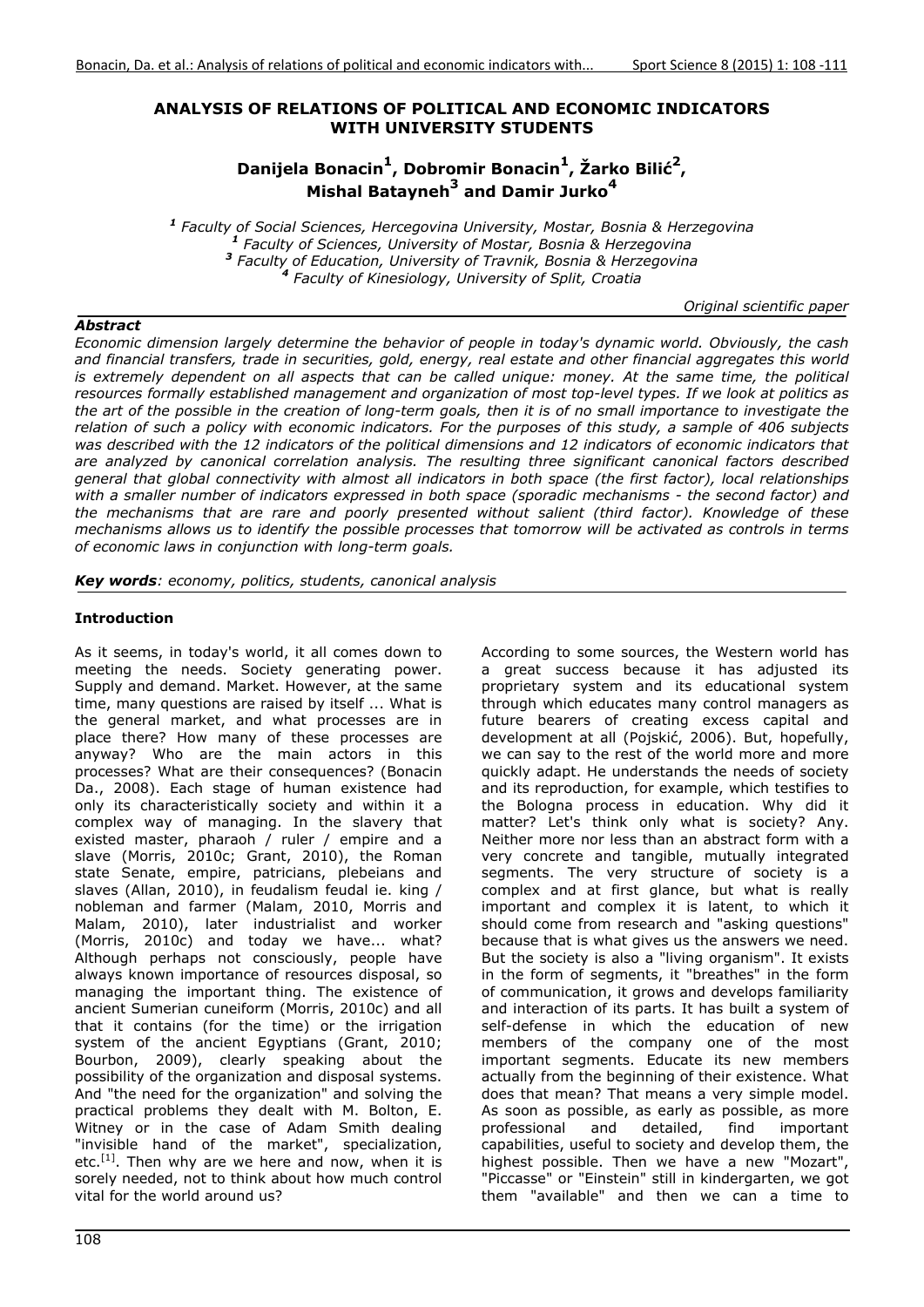influence. Even worse or better, depending from which point of view and that of hierarchical multinational environment is viewed, new members can be influenced even while in the womb, as some research for instance in the field of music and showed what a layperson can testify in fact every pregnant woman (Smajlović, Bonacin Da. & Bonacin, 2007). Why is it important to think about? The reason is very obvious. Once entered in the "treadmill" of social events, the individual is, will it or not, forced to play the role required by the particular primary socialization and education (parents) then secondary socialization and education (clubs, religious groups and specialized educational institutions - Kindergartens, schools, universities...). By the time they actually finally start building their attitudes, and this is according to some studies in the second year of secondary school (Bonacin, Bonacin & Bilić, 2009), all the individual goes through "thick and thin". Only then comes the tertiary socialization (workplace). Obviously, it is necessary to begin "on time"! So, as soon as possible.

## **Methodological frame**

All above mentioned is absolutely inevitable in any scientific thinking and of course, to reach any "acceptable" scientific solutions definitely have to start thinking from the beginning. So, then, when one is a student. Why? It could be said for many reasons. The student population is very specific. Its most important feature of the aspects of this work is that it's them - as managers. The generation that will manage our states, cities, schools, kindergartens, factories, banks, sports clubs... For them, literally "world". Who are they? What do they want? Where are rushing? On what do they do? Who directs them? ... And so on. Obviously they are no longer children, have been formed and have their opinions, but also could be said that they are not yet fully grown because more actively learn and learn to know, did not acquire specialized knowledge and not be "found" ie. do not have the intellectual and cognitive breadth, and Faculty it just serves - you said. It could be said to be in time and in history, due to various factors, the threshold of maturity shifted. For example, once upon a time, people are living due to burdensome, harsh climate, a variety of diseases, poor nutrition or otherwise rarely lived more than 50 years, of which half life had some health problems. From an early age, they learned to survive and live the example of parents and already with 12-13 years or so were ready for marriage. Education is not just for people from the upper classes, often determined by sex because they are women, for example, attended school differently and for other purposes (household). Today, it is completely different. Life is made easier by technology, health problems reduced or in some cases eliminated with medical assistance, life can not be reduced to mere survival all or at least not in the original sense. In principle, most of the people of the modern world has a minimum: a place to sleep, eat, treat yourself and most importantly educate yourself. Due to modern factors and symbols of modern life such as career, material existence, status, fame, etc., marrying quite late, we could say everything later. As a result of possessing this minimum, or how such a secure base to which they can return, individuals often do not go the natural way of development. In often cases, only at the time they end up in college full anthropological development, although their personalities determine approximately in the second year of secondary school (Bonacin Da, Bonacin & Bilić, 2009; Bonacin, Bilić & Bonacin Da., 2008). What does it mean? This means that you can still influence them but if we consider that their personality is formed, the question arises - how to influence? The answer is: "Easy," and that because of that formed personality. Since they formed as a person in most cases do not address themselves more content. How already have their own views on many things, they want to offer the views of others and seek it from others, they want to interchange knowledge, so they want to build is still absorbing the information and forming new insights. They need to provide this information and direct them and modeled them learn how to take your place in the social structure in the most appropriate manner for themselves and the same guys. That's the impact that they should. Students in a practical and dynamic sense of new segments of society, in fact, its most important base whose relations build everything else. Even more - they are the future managers in the same society and to be seen, even on them can "leverage" if only for guidance. It seems important, is not it? When we consider that it manifestly is not always the most important thing, it is evident the importance of establishing a latent structure of their position in terms of management resources in the area of social attributes. At one time many wise people, like Benjamin Franklin said that we need to remember that time is money<sup>[14]</sup>. Moreover, time is one of the three most important universal human resources, with the people and information (Bonacin, Da., 2011). It is obvious therefore the importance of rapid recognition of human resources management type. But, to possibly discuss human resources management type, it is necessary to determine first of all the physical space in which man exists, the ways in which man exists in the world, ie. in the area of observation, the mechanisms that all these "managed" and that all the basic links this set of integrated and maintained. Only then can we think about student control and the importance of his position in society.

## **Methods**

In order to assess the student population, at the 2010 the Faculty of Education, University of Travnik began the research project "Research of sociological, management and moral values of students" (the project manager and principal investigator was prof.dr.Dobromir Bonacin). For the research it was designed special survey (author mr.Danijela Bonacin) which is applied in Pula, Split, Mostar, Osijek, Travnik and Nis with 210 indicators. For the purposes of this study, a sample of 406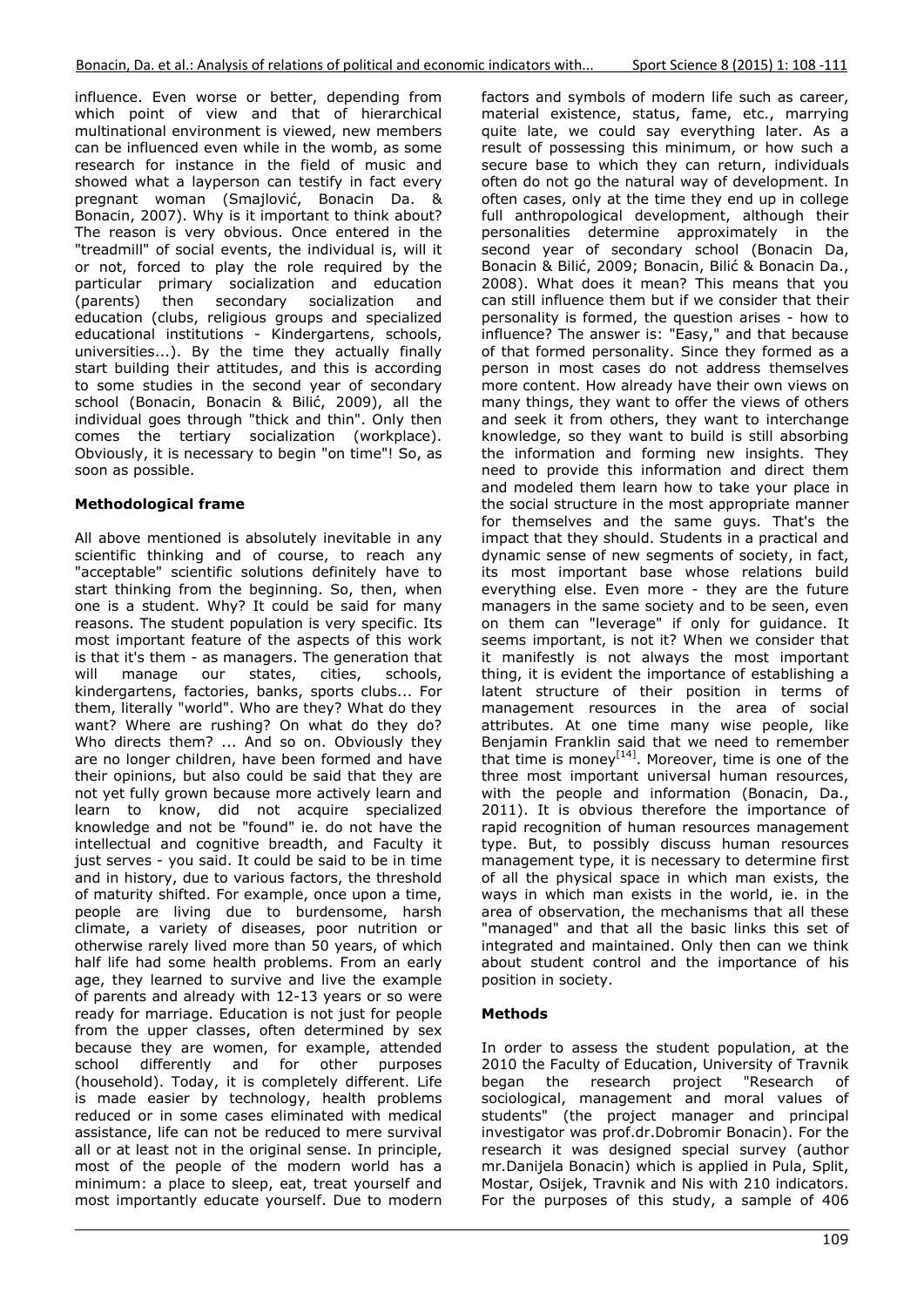respondents applied the 12 indicators of political dimensions and 12 indicators of economic indicators that are analyzed under classical canonical correlation analysis (Bonacin, 2010).

#### **Results and discussion**

Table 1 Testing of canonical functions significance

| NO. | R    | R2   | HI     | DF  | <b>WILKS</b> | PROB. |
|-----|------|------|--------|-----|--------------|-------|
| 1   | 0.77 | 0.60 | 591.96 | 144 | 0.22         | 0.00  |
| 2   | 0.44 | 0.19 | 232.62 | 121 | 0.55         | 0.00  |
| 3   | 0.36 | 0.13 | 148.62 | 100 | 0.69         | 0.00  |
| 4   | 0.28 | 0.08 | 94.09  | 81  | 0.79         | 0.16  |
| 5   | 0.25 | 0.06 | 62.45  | 64  | 0.85         | 0.53  |
| 6   | 0.20 | 0.04 | 37.38  | 49  | 0.91         | 0.88  |
| 7   | 0.16 | 0.03 | 21.72  | 36  | 0.95         | 0.97  |
| 8   | 0.12 | 0.01 | 11.55  | 25  | 0.97         | 0.99  |
| 9   | 0.09 | 0.01 | 5.75   | 16  | 0.99         | 0.99  |
| 10  | 0.07 | 0.00 | 2.46   | 9   | 0.99         | 0.98  |
| 11  | 0.04 | 0.00 | 0.57   | 4   | 1.00         | 0.96  |
| 12  | 0.01 | 0.00 | 0.02   | 1   | 1.00         | 0.88  |

Table 2 Canonical factors of political indicators (left set)

| Indicators / variables                                                                 | Kan1    | Kan <sub>2</sub> | Kan3    |
|----------------------------------------------------------------------------------------|---------|------------------|---------|
| Every man should strive to be at the very top<br>of the social community               | 0.64    | 0.21             | 0.28    |
| Political leaders are always the most capable<br>people in a society                   | $-0.16$ | 0.74             | $-0.05$ |
| People in power have to make decisions on<br>behalf of all people in the community     | $-0.02$ | 0.63             | 0.22    |
| Taking responsibility is the most important<br>thing in politics                       | 0.66    | $-0.12$          | 0.18    |
| People should limit their political position on<br>the opposition                      | 0.49    | 0.35             | $-0.26$ |
| Highly competent individuals are generally<br>opposed to government                    | 0.64    | $-0.06$          | 0.23    |
| From positions outside the government much<br>better prepared high-quality decisions   | 0.69    | 0.12             | 0.13    |
| In a society is best to act critically because it<br>is extremely helpful in decisions | 0.64    | 0.12             | 0.39    |
| Politically, it is best to stand aside                                                 | 0.30    | 0.25             | $-0.03$ |
| The most capable individuals should wait for<br>the right moment to promote            | 0.68    | 0.34             | 0.08    |
| The real political solutions are always the<br>result of a corresponding agreement     | 0.53    | 0.01             | $-0.01$ |
| You need to think whom to connect because<br>it brings obligations and consequences    | 0.87    | $-0.27$          | $-0.27$ |
| <b>Explained variance</b>                                                              | 0.33    | 0.12             | 0.04    |
| Total variance                                                                         | 100     |                  |         |
| Redundant variance                                                                     | 0.20    | 0.02             | 0.01    |
| Total redundant variance                                                               | 24.05   |                  |         |

Canonical correlation analysis showed three factors statistically significant, which means that the two sets of indicators linking treated in three ways. As one can easily notice, in a set of policy indicators these are three ways of functioning in society and they are: 1) The global political status, 2) Status of leaders and 3) active political action in society.

At the same time, in a set of economic indicators we easily recognized: 1) Safety in the disposition of economic resources, 2) Caution, and perhaps even a hint of fear in the disposition of money and similar material resources and 3) general economic status. But however, it is also noticeable that the first canonical pair of exhausts maximum explained variance, as well as the maximum variance redundant, while the other two significant canonical factors, though easily recognizable, yet essentially trivial redundant values.

 $110$ 

Table 3 Canonical factors of economic indicators (right set)

| Indicators / variables                                                             | Kan1  | Kan <sub>2</sub> | Kan3    |
|------------------------------------------------------------------------------------|-------|------------------|---------|
| Without money as the general values of humanity<br>would be completely undeveloped | 0.68  | 0.07             | $-0.26$ |
| Everything is on sale for money, the only question<br>is price                     | 0.59  | $-0.02$          | $-0.26$ |
| A large part of their time should be given to a man<br>obtaining as much money     | 0.27  | 0.78             | 0.16    |
| Money is always a high status in society                                           | 0.66  | $-0.09$          | 0.46    |
| Great material wealth are extremely desirable<br>thing in life                     | 0.56  | 0.27             | 0.21    |
| Values in cash to be converted into material<br>wealth                             | 0.66  | 0.34             | 0.15    |
| Investments in real estate and valuable assets are<br>very good thing              | 0.71  | 0.03             | 0.24    |
| Material wealth enables a large degree of life<br>safety                           | 0.74  | 0.13             | $-0.14$ |
| Only high economic status ensures<br>good<br>a<br>education                        | 0.38  | 0.32             | 0.08    |
| The high position in society is directly related to<br>the high economic status    | 0.69  | 0.04             | 0.11    |
| Economic high-ranking man is much more freer<br>than others                        | 0.72  | 0.11             | 0.17    |
| Psycho-physical health is directly conditioned by<br>economic status               | 0.53  | 0.19             | 0.20    |
| Explained variance                                                                 | 0.38  | 0.08             | 0.05    |
| Total variance                                                                     | 100   |                  |         |
| Redundant variance                                                                 | 0.23  | 0.02             | 0.01    |
| Total redundant variance                                                           | 26.37 |                  |         |

All this describes: 1) the global political-economic security as the dominant characteristic of the sample, 2) Caution leaders in available cash and similar resources and 3) active political work supported by solid economic status. So we can say that we have three types of socio-political activity and precisely in accordance with the level at which individuals or groups operate. At the very top of the organization in particular is a dominant mechanism that describes a firm, convincing and financially stable activity. The high level of activity is noticeable very carefully inherent mechanism of action that describes the possible higher losses in the event of errors, and this is the mechanism that gives a major role insecure but ambitious modalities of behavior. Finally, the third mechanism of action described in which the predominantly present "proving" that is, acting with the lowest political and social levels and punching the higher layers and strata.

## **Conclusion**

The paper analyzes the indicators of functioning sociological relations of political and economic parameters. Canonical correlation analysis showed three significant pairs of canonical factors. They have been identified as three levels of functioning of the management structure, with a tendency to the very top is dominated by global positioning mechanism, in the middle of the positioning mechanism of caution in leadership and on the lower level virtual proving as a permanent feature. It seems that it is precisely in line with these results should try to isolate and identify, to start mechanisms, and later individuals that can best meet the individual control functions. Their "recruitment", naturally starts from the student population.